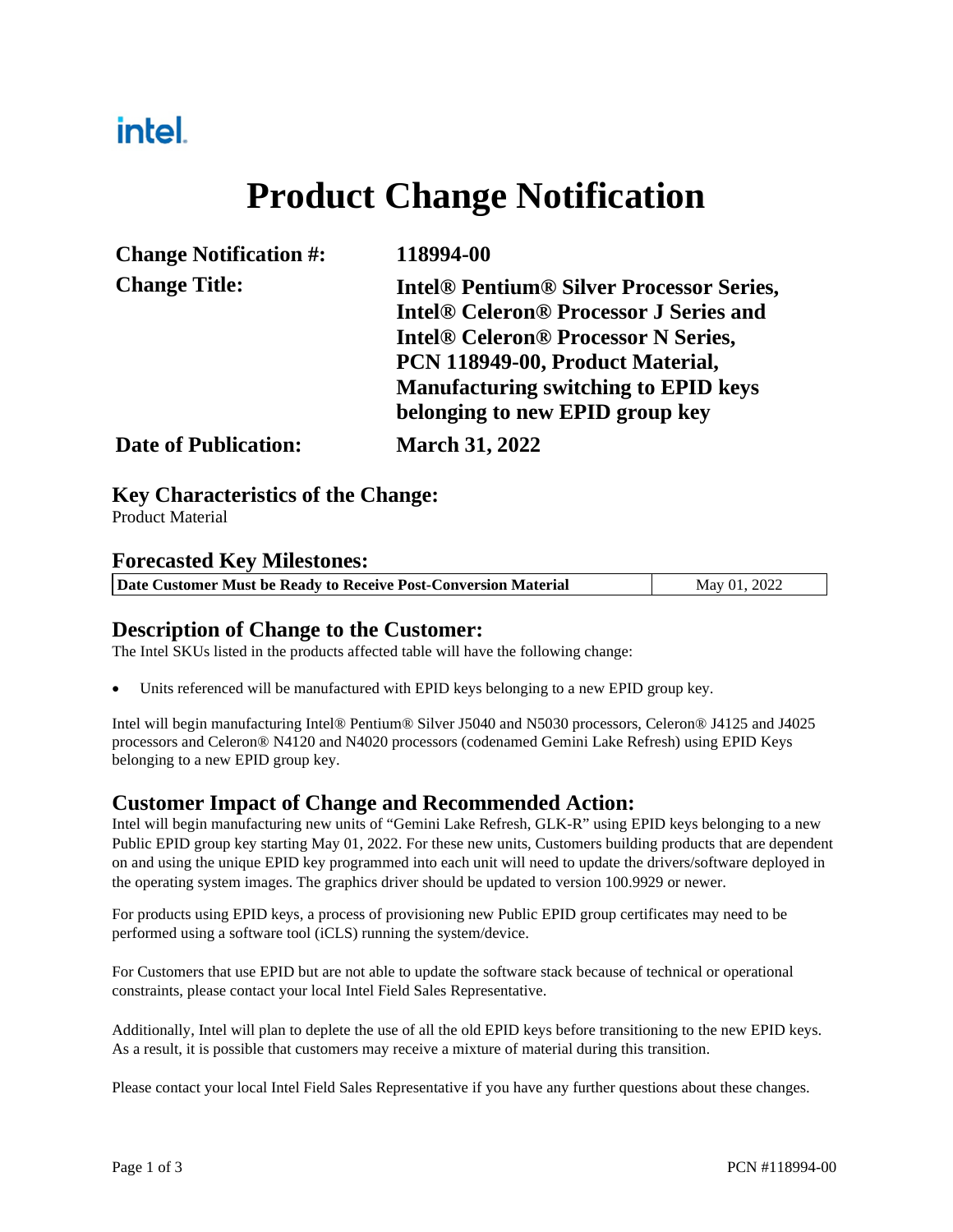#### **Products Affected/Intel Ordering Codes:**

| <b>Marketing Name</b>                                          | <b>Stepping</b> | MM#    | <b>Product Code</b> | <b>Spec Code</b> | <b>Platform</b> |
|----------------------------------------------------------------|-----------------|--------|---------------------|------------------|-----------------|
| Intel® Celeron® Processor N4120                                | R <sub>0</sub>  | 984729 | FH8068003067400     | <b>S RESZ</b>    | <b>MOBILE</b>   |
| Intel® Celeron® Processor N4020                                | R <sub>0</sub>  | 984730 | FH8068003067426     | S RETO           | <b>MOBILE</b>   |
| Intel® Celeron® Processor J4025                                | R <sub>0</sub>  | 984796 | FH8068003067428     | S RET3           | <b>DESKTOP</b>  |
| Intel <sup>®</sup> Pentium <sup>®</sup> Silver J5040 Processor | R <sub>0</sub>  | 999DAL | FH8068003067443     | <b>S RFDB</b>    | <b>DESKTOP</b>  |
| Intel <sup>®</sup> Pentium <sup>®</sup> Silver N5030 Processor | R <sub>0</sub>  | 999DAV | FH8068003067442     | <b>S RFDC</b>    | <b>MOBILE</b>   |
| Intel® Celeron® Processor J4125                                | R <sub>0</sub>  | 999PVK | FH8068003067410     | S RGZS           | <b>DESKTOP</b>  |
| Intel® Celeron® Processor N4020                                | R <sub>0</sub>  | 99AAJ6 | FH8068003067484     | <b>S RKLL</b>    | <b>MOBILE</b>   |
| Intel® Celeron® Processor N4020C                               | R <sub>0</sub>  | 999L7W | FH8068003067401     | S RGN6           | <b>MOBILE</b>   |

### **PCN Revision History:**

| <b>Date of Revision:</b> | <b>Revision Number:</b> | <b>Reason:</b>           |
|--------------------------|-------------------------|--------------------------|
| March 31, 2022           | 00                      | Originally Published PCN |